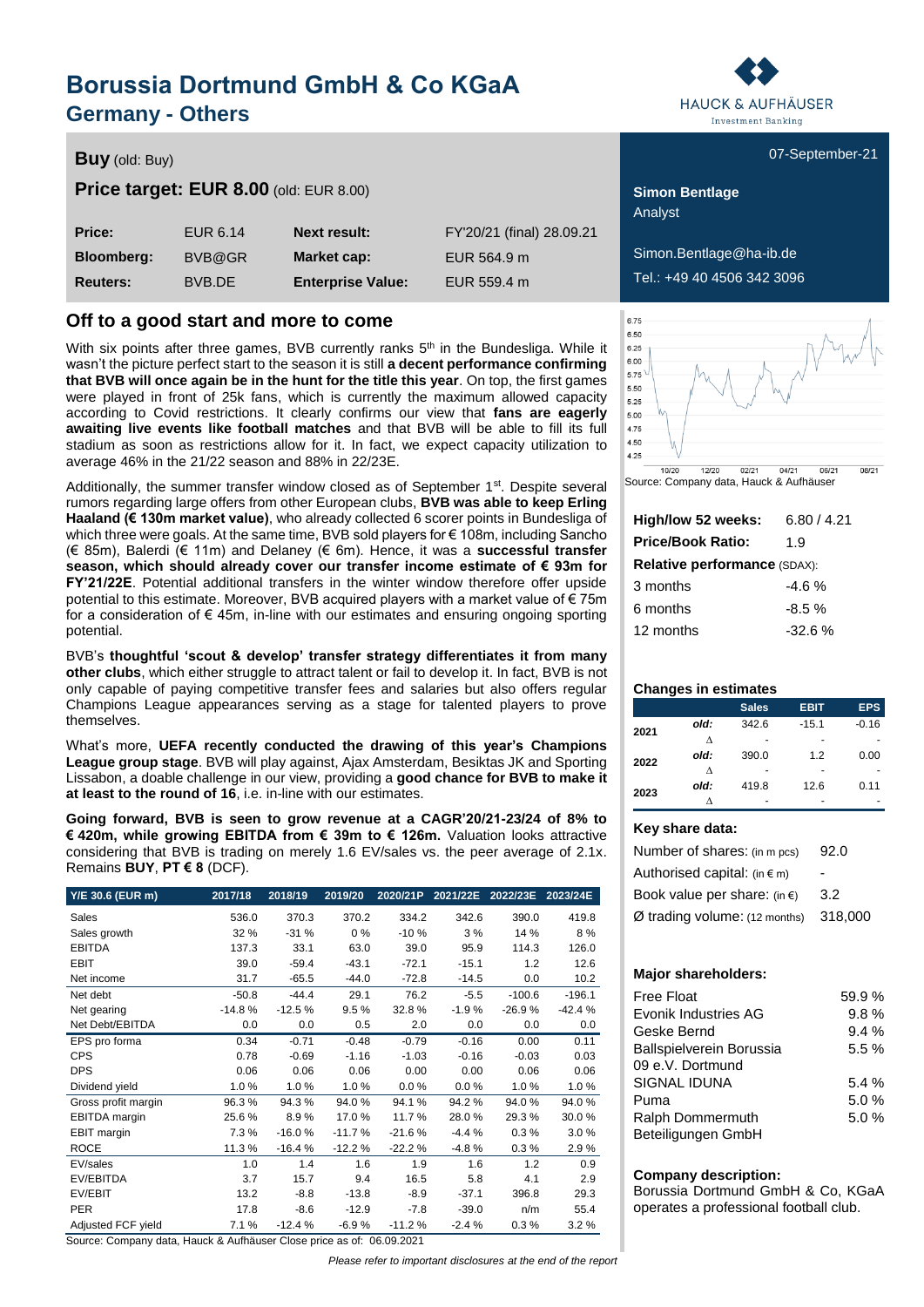## **Financials**

| Profit and loss (EUR m)                                 | 2017/18 | 2018/19  | 2019/20 | 2020/21 | 2021/22E | 2022/23E | 2023/24E |
|---------------------------------------------------------|---------|----------|---------|---------|----------|----------|----------|
| <b>Net sales</b>                                        | 536.0   | 370.3    | 370.2   | 334.2   | 342.6    | 390.0    | 419.8    |
| Sales growth                                            | 32.1%   | $-30.9%$ | 0.0%    | $-9.7%$ | 2.5%     | 13.8%    | 7.6%     |
| Increase/decrease in finished goods and work-in-process | 0.0     | 0.0      | 0.0     | 0.0     | 0.0      | 0.0      | 0.0      |
| <b>Total sales</b>                                      | 536.0   | 370.3    | 370.2   | 334.2   | 342.6    | 390.0    | 419.8    |
| Other operating income                                  | 3.9     | 7.7      | 49.4    | 25.8    | 103.1    | 99.5     | 94.5     |
| Material expenses                                       | 20.1    | 21.3     | 22.4    | 19.6    | 19.9     | 23.4     | 25.2     |
| Personnel expenses                                      | 186.7   | 205.1    | 215.2   | 215.7   | 215.8    | 216.1    | 222.5    |
| Other operating expenses                                | 195.8   | 118.5    | 119.0   | 85.8    | 114.1    | 135.7    | 140.6    |
| Total operating expenses                                | 398.7   | 337.2    | 307.2   | 295.2   | 246.7    | 275.8    | 293.9    |
| <b>EBITDA</b>                                           | 137.3   | 33.1     | 63.0    | 39.0    | 95.9     | 114.3    | 126.0    |
| Depreciation                                            | 18.9    | 12.8     | 13.9    | 14.6    | 14.6     | 14.9     | 14.9     |
| <b>EBITA</b>                                            | 118.4   | 20.3     | 49.1    | 24.4    | 81.3     | 99.4     | 111.1    |
| Amortisation of goodwill                                | 0.0     | 0.0      | 0.0     | 0.0     | 0.0      | 0.0      | 0.0      |
| Amortisation of intangible assets                       | 79.4    | 79.7     | 92.2    | 96.5    | 96.4     | 98.3     | 98.5     |
| Impairment charges                                      | 0.0     | 0.0      | 0.0     | 0.0     | 0.0      | 0.0      | 0.0      |
| <b>EBIT</b> (inc revaluation net)                       | 39.0    | $-59.4$  | $-43.1$ | $-72.1$ | $-15.1$  | 1.2      | 12.6     |
| Interest income                                         | 0.6     | 0.4      | 0.3     | 0.7     | 0.7      | 0.8      | 0.8      |
| Interest expenses                                       | 4.9     | 2.1      | 3.7     | 1.7     | 1.7      | 2.0      | 2.1      |
| Other financial result                                  | 0.0     | 0.0      | 0.0     | $-0.1$  | 0.0      | 0.0      | 0.0      |
| <b>Financial result</b>                                 | $-4.3$  | $-1.7$   | $-3.4$  | $-1.1$  | $-1.0$   | $-1.2$   | $-1.3$   |
| Recurring pretax income from continuing operations      | 34.7    | $-61.1$  | $-46.6$ | $-73.2$ | $-16.1$  | 0.0      | 11.3     |
| Extraordinary income/loss                               | 0.0     | 0.0      | 0.0     | 0.0     | 0.0      | 0.0      | 0.0      |
| <b>Earnings before taxes</b>                            | 34.7    | $-61.1$  | $-46.6$ | $-73.2$ | $-16.1$  | 0.0      | 11.3     |
| Taxes                                                   | 2.9     | 4.4      | $-2.6$  | $-0.3$  | $-1.6$   | 0.0      | 1.1      |
| Net income from continuing operations                   | 31.7    | $-65.5$  | $-44.0$ | $-72.8$ | $-14.5$  | 0.0      | 10.2     |
| Result from discontinued operations (net of tax)        | 0.0     | 0.0      | 0.0     | 0.0     | 0.0      | 0.0      | 0.0      |
| <b>Net income</b>                                       | 31.7    | $-65.5$  | $-44.0$ | $-72.8$ | $-14.5$  | 0.0      | 10.2     |
| Minority interest                                       | 0.0     | 0.0      | 0.0     | 0.0     | 0.0      | 0.0      | 0.0      |
| Net profit (reported)                                   | 31.7    | $-65.5$  | $-44.0$ | $-72.8$ | $-14.5$  | 0.0      | 10.2     |
| Average number of shares                                | 92.0    | 92.0     | 92.0    | 92.0    | 92.0     | 92.0     | 92.0     |
| <b>EPS reported</b>                                     | 0.34    | $-0.71$  | $-0.48$ | $-0.79$ | $-0.16$  | 0.00     | 0.11     |

| Profit and loss (common size)                           | 2017/18 | 2018/19 | 2019/20 | 2020/21 | 2021/22E | 2022/23E | 2023/24E |
|---------------------------------------------------------|---------|---------|---------|---------|----------|----------|----------|
| <b>Net sales</b>                                        | 100.0%  | 100.0%  | 100.0%  | 100.0%  | 100.0%   | 100.0%   | 100.0%   |
| Increase/decrease in finished goods and work-in-process | 0.0%    | 0.0%    | 0.0%    | 0.0%    | 0.0%     | 0.0%     | 0.0%     |
| <b>Total sales</b>                                      | 100.0%  | 100.0%  | 100.0%  | 100.0%  | 100.0%   | 100.0%   | 100.0%   |
| Other operating income                                  | 0.7%    | 2.1%    | 13.3%   | 7.7%    | 30.1%    | 25.5%    | 22.5%    |
| Material expenses                                       | 3.7%    | 5.7%    | 6.0%    | 5.9%    | 5.8%     | 6.0%     | 6.0%     |
| Personnel expenses                                      | 34.8%   | 55.4 %  | 58.1%   | 64.5%   | 63.0%    | 55.4 %   | 53.0%    |
| Other operating expenses                                | 36.5%   | 32.0%   | 32.1%   | 25.7%   | 33.3%    | 34.8%    | 33.5%    |
| Total operating expenses                                | 74.4%   | 91.1%   | 83.0%   | 88.3%   | 72.0%    | 70.7%    | 70.0%    |
| <b>EBITDA</b>                                           | 25.6%   | 8.9%    | 17.0%   | 11.7%   | 28.0%    | 29.3%    | 30.0%    |
| Depreciation                                            | 3.5%    | 3.5%    | 3.8%    | 4.4%    | 4.3%     | 3.8%     | 3.5%     |
| <b>EBITA</b>                                            | 22.1 %  | 5.5%    | 13.2%   | 7.3%    | 23.7%    | 25.5%    | 26.5%    |
| Amortisation of goodwill                                | 0.0%    | 0.0%    | 0.0%    | 0.0%    | 0.0%     | 0.0%     | 0.0%     |
| Amortisation of intangible assets                       | 14.8%   | 21.5%   | 24.9%   | 28.9%   | 28.1%    | 25.2%    | 23.5%    |
| Impairment charges                                      | 0.0%    | 0.0%    | 0.0%    | 0.0%    | 0.0%     | 0.0%     | 0.0%     |
| <b>EBIT</b> (inc revaluation net)                       | 7.3%    | neg.    | neg.    | neg.    | neg.     | 0.3%     | 3.0%     |
| Interest income                                         | 0.1%    | 0.1%    | 0.1%    | 0.2%    | 0.2%     | 0.2%     | 0.2%     |
| Interest expenses                                       | 0.9%    | 0.6%    | 1.0%    | 0.5%    | 0.5%     | 0.5%     | 0.5%     |
| Other financial result                                  | 0.0%    | 0.0%    | 0.0%    | 0.0%    | 0.0%     | 0.0%     | 0.0%     |
| <b>Financial result</b>                                 | neg.    | neg.    | neg.    | neg.    | neg.     | neg.     | neg.     |
| Recurring pretax income from continuing operations      | 6.5%    | neg.    | neg.    | neg.    | neg.     | $0.0 \%$ | 2.7%     |
| Extraordinary income/loss                               | 0.0%    | 0.0%    | 0.0%    | 0.0%    | 0.0%     | 0.0%     | 0.0%     |
| <b>Earnings before taxes</b>                            | 6.5%    | neg.    | neg.    | neg.    | neg.     | 0.0%     | 2.7%     |
| Tax rate                                                | 8.5%    | $-7.2%$ | 5.6%    | 0.5%    | 10.0%    | 10.0%    | 10.0%    |
| Net income from continuing operations                   | 5.9%    | neg.    | neg.    | neg.    | neg.     | $0.0 \%$ | 2.4%     |
| Income from discontinued operations (net of tax)        | 0.0%    | 0.0%    | 0.0%    | 0.0%    | 0.0%     | 0.0%     | 0.0%     |
| Net income                                              | 5.9%    | neg.    | neg.    | neg.    | neg.     | 0.0%     | 2.4%     |
| Minority interest                                       | 0.0%    | 0.0%    | 0.0%    | 0.0%    | 0.0%     | 0.0%     | 0.0%     |
| Net profit (reported)                                   | 5.9%    | neg.    | neg.    | neg.    | neg.     | 0.0%     | 2.4%     |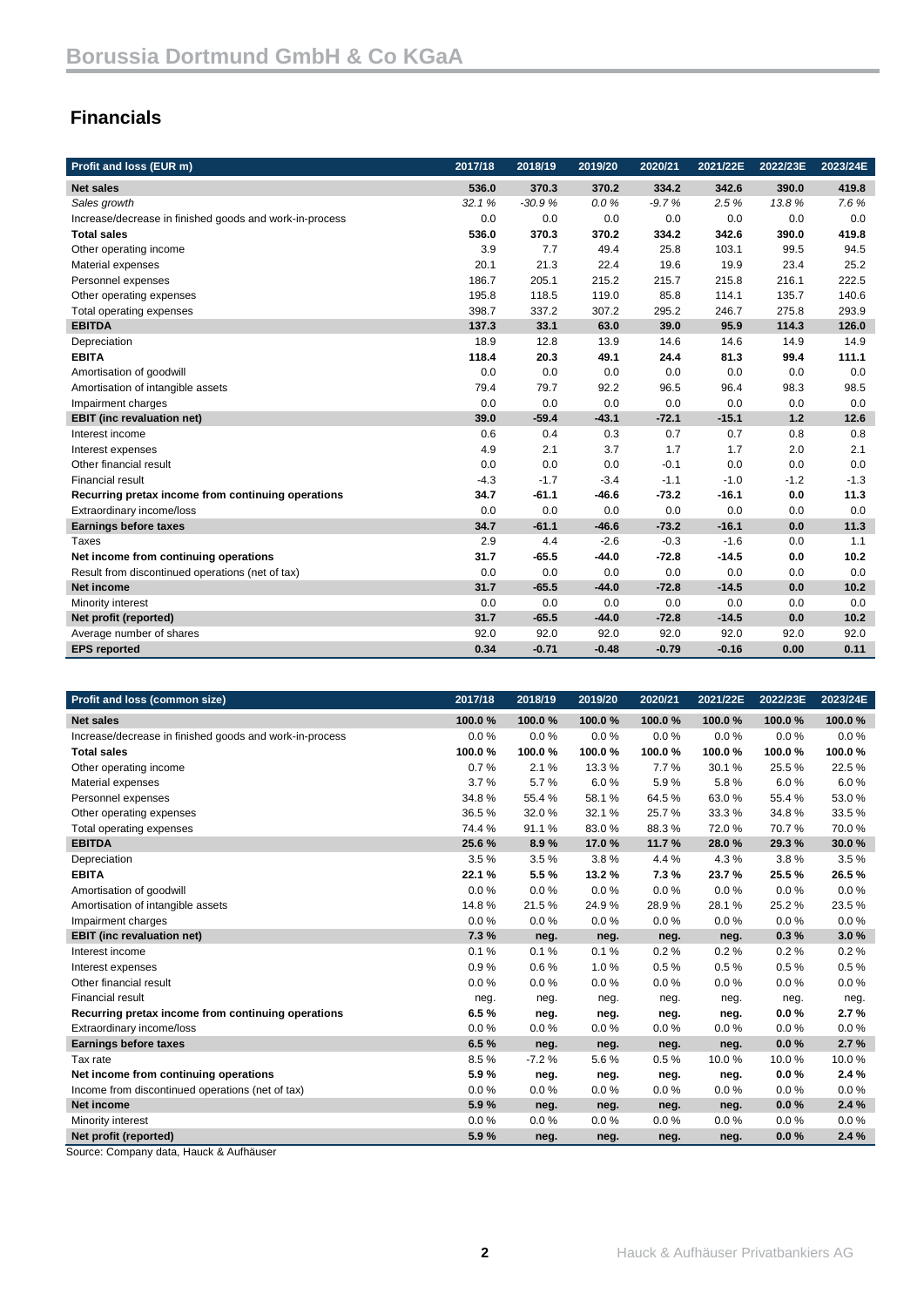| <b>Balance sheet (EUR m)</b>                              | 2017/18 | 2018/19 | 2019/20 | 2020/21 | 2021/22E | 2022/23E | 2023/24E |
|-----------------------------------------------------------|---------|---------|---------|---------|----------|----------|----------|
| Intangible assets                                         | 120.3   | 163.7   | 229.7   | 193.4   | 174.1    | 154.5    | 139.7    |
| Property, plant and equipment                             | 180.7   | 184.0   | 193.0   | 183.5   | 183.5    | 183.5    | 183.5    |
| <b>Financial assets</b>                                   | 0.4     | 0.4     | 0.4     | 0.4     | 0.4      | 0.4      | 0.4      |
| <b>FIXED ASSETS</b>                                       | 301.4   | 348.1   | 423.1   | 377.3   | 358.0    | 338.4    | 323.6    |
| Inventories                                               | 5.6     | 4.6     | 6.8     | 6.8     | 7.0      | 7.9      | 8.6      |
| Accounts receivable                                       | 62.6    | 39.8    | 49.2    | 40.3    | 37.5     | 42.7     | 46.0     |
| Other current assets                                      | 31.7    | 22.8    | 20.0    | 9.5     | 9.5      | 9.5      | 9.5      |
| Liquid assets                                             | 59.5    | 55.9    | 3.3     | 1.7     | 26.6     | 121.6    | 217.1    |
| Deferred taxes                                            | 0.0     | 0.0     | 0.0     | 0.0     | 0.0      | 0.0      | 0.0      |
| Deferred charges and prepaid expenses                     | 24.8    | 28.9    | 15.6    | 14.8    | 14.8     | 14.8     | 14.8     |
| <b>CURRENT ASSETS</b>                                     | 184.2   | 152.0   | 94.9    | 73.2    | 95.4     | 196.6    | 296.0    |
| <b>TOTAL ASSETS</b>                                       | 485.6   | 500.1   | 518.0   | 450.5   | 453.5    | 535.0    | 619.7    |
| <b>SHAREHOLDERS EQUITY</b>                                | 343.6   | 354.9   | 305.4   | 232.6   | 295.2    | 373.8    | 462.2    |
| <b>MINORITY INTEREST</b>                                  | 0.0     | 0.0     | 0.0     | 0.0     | 0.0      | 0.0      | 0.0      |
| Long-term debt                                            | 8.7     | 11.5    | 24.4    | 21.1    | 21.1     | 21.1     | 21.1     |
| Provisions for pensions and similar obligations           | 0.0     | 0.0     | 0.0     | 0.0     | 0.0      | 0.0      | 0.0      |
| Other provisions                                          | 3.1     | 2.5     | 0.0     | 2.4     | 2.4      | 2.4      | 2.4      |
| <b>Non-current liabilities</b>                            | 11.8    | 14.0    | 24.4    | 23.4    | 23.4     | 23.4     | 23.4     |
| short-term liabilities to banks                           | 0.0     | 0.0     | 8.0     | 56.9    | 0.0      | 0.0      | 0.0      |
| Accounts payable                                          | 64.3    | 62.2    | 137.1   | 101.4   | 98.6     | 101.5    | 97.8     |
| Advance payments received on orders                       | 0.0     | 0.0     | 0.0     | 0.0     | 0.0      | 0.0      | 0.0      |
| Other liabilities (incl. from lease and rental contracts) | 37.2    | 40.9    | 39.1    | 31.1    | 31.1     | 31.1     | 31.1     |
| Deferred taxes                                            | 0.0     | 2.7     | 0.0     | 0.0     | 0.0      | 0.0      | 0.0      |
| Deferred income                                           | 28.7    | 25.5    | 3.9     | 5.1     | 5.1      | 5.1      | 5.1      |
| <b>Current liabilities</b>                                | 130.2   | 131.2   | 188.1   | 194.4   | 134.8    | 137.7    | 134.0    |
| <b>TOTAL LIABILITIES AND SHAREHOLDERS EQUITY</b>          | 485.6   | 500.1   | 518.0   | 450.5   | 453.4    | 535.0    | 619.6    |

| <b>Balance sheet (common size)</b>                        | 2017/18 | 2018/19 | 2019/20 | 2020/21 | 2021/22E | 2022/23E | 2023/24E |
|-----------------------------------------------------------|---------|---------|---------|---------|----------|----------|----------|
| Intangible assets                                         | 24.8%   | 32.7 %  | 44.3%   | 42.9%   | 38.4 %   | 28.9%    | 22.6%    |
| Property, plant and equipment                             | 37.2%   | 36.8%   | 37.3%   | 40.7%   | 40.5%    | 34.3%    | 29.6%    |
| <b>Financial assets</b>                                   | 0.1%    | 0.1%    | 0.1%    | 0.1%    | 0.1%     | 0.1%     | 0.1%     |
| <b>FIXED ASSETS</b>                                       | 62.1%   | 69.6 %  | 81.7%   | 83.8%   | 79.0%    | 63.2%    | 52.2%    |
| Inventories                                               | 1.2%    | 0.9%    | 1.3%    | 1.5%    | 1.5%     | 1.5%     | 1.4%     |
| Accounts receivable                                       | 12.9%   | 8.0%    | 9.5%    | 9.0%    | 8.3%     | 8.0%     | 7.4 %    |
| Other current assets                                      | 6.5%    | 4.6%    | 3.9%    | 2.1%    | 2.1%     | 1.8%     | 1.5%     |
| Liquid assets                                             | 12.2%   | 11.2%   | 0.6%    | 0.4%    | 5.9%     | 22.7%    | 35.0%    |
| Deferred taxes                                            | 0.0%    | 0.0%    | 0.0%    | 0.0%    | 0.0%     | 0.0%     | 0.0%     |
| Deferred charges and prepaid expenses                     | 5.1%    | 5.8%    | 3.0%    | 3.3%    | 3.3%     | 2.8%     | 2.4 %    |
| <b>CURRENT ASSETS</b>                                     | 37.9%   | 30.4%   | 18.3%   | 16.2%   | 21.0%    | 36.8%    | 47.8%    |
| <b>TOTAL ASSETS</b>                                       | 100.0%  | 100.0%  | 100.0%  | 100.0%  | 100.0%   | 100.0%   | 100.0%   |
| <b>SHAREHOLDERS EQUITY</b>                                | 70.8%   | 71.0%   | 59.0%   | 51.6%   | 65.1%    | 69.9%    | 74.6%    |
| <b>MINORITY INTEREST</b>                                  | 0.0%    | $0.0\%$ | 0.0%    | 0.0%    | 0.0%     | 0.0%     | $0.0\%$  |
| Long-term debt                                            | 1.8%    | 2.3%    | 4.7%    | 4.7%    | 4.6%     | 3.9%     | 3.4%     |
| Provisions for pensions and similar obligations           | 0.0%    | 0.0%    | 0.0%    | 0.0%    | 0.0%     | 0.0%     | 0.0%     |
| Other provisions                                          | 0.6%    | 0.5%    | 0.0%    | 0.5%    | 0.5%     | 0.4%     | 0.4%     |
| <b>Non-current liabilities</b>                            | 2.4%    | 2.8%    | 4.7%    | 5.2%    | 5.2%     | 4.4 %    | 3.8%     |
| short-term liabilities to banks                           | 0.0%    | 0.0%    | 1.6%    | 12.6%   | 0.0%     | 0.0%     | 0.0%     |
| Accounts payable                                          | 13.2%   | 12.4 %  | 26.5%   | 22.5%   | 21.7%    | 19.0%    | 15.8%    |
| Advance payments received on orders                       | 0.0%    | 0.0%    | 0.0%    | 0.0%    | 0.0%     | 0.0%     | 0.0%     |
| Other liabilities (incl. from lease and rental contracts) | 7.7%    | 8.2%    | 7.6%    | 6.9%    | 6.9%     | 5.8%     | 5.0%     |
| Deferred taxes                                            | 0.0%    | 0.5%    | 0.0%    | 0.0%    | 0.0%     | 0.0%     | 0.0%     |
| Deferred income                                           | 5.9%    | 5.1%    | 0.7%    | 1.1%    | 1.1%     | 1.0%     | 0.8%     |
| <b>Current liabilities</b>                                | 26.8%   | 26.2%   | 36.3%   | 43.2%   | 29.7 %   | 25.7%    | 21.6%    |
| <b>TOTAL LIABILITIES AND SHAREHOLDERS EQUITY</b>          | 100.0%  | 100.0%  | 100.0%  | 100.0%  | 100.0%   | 100.0%   | 100.0%   |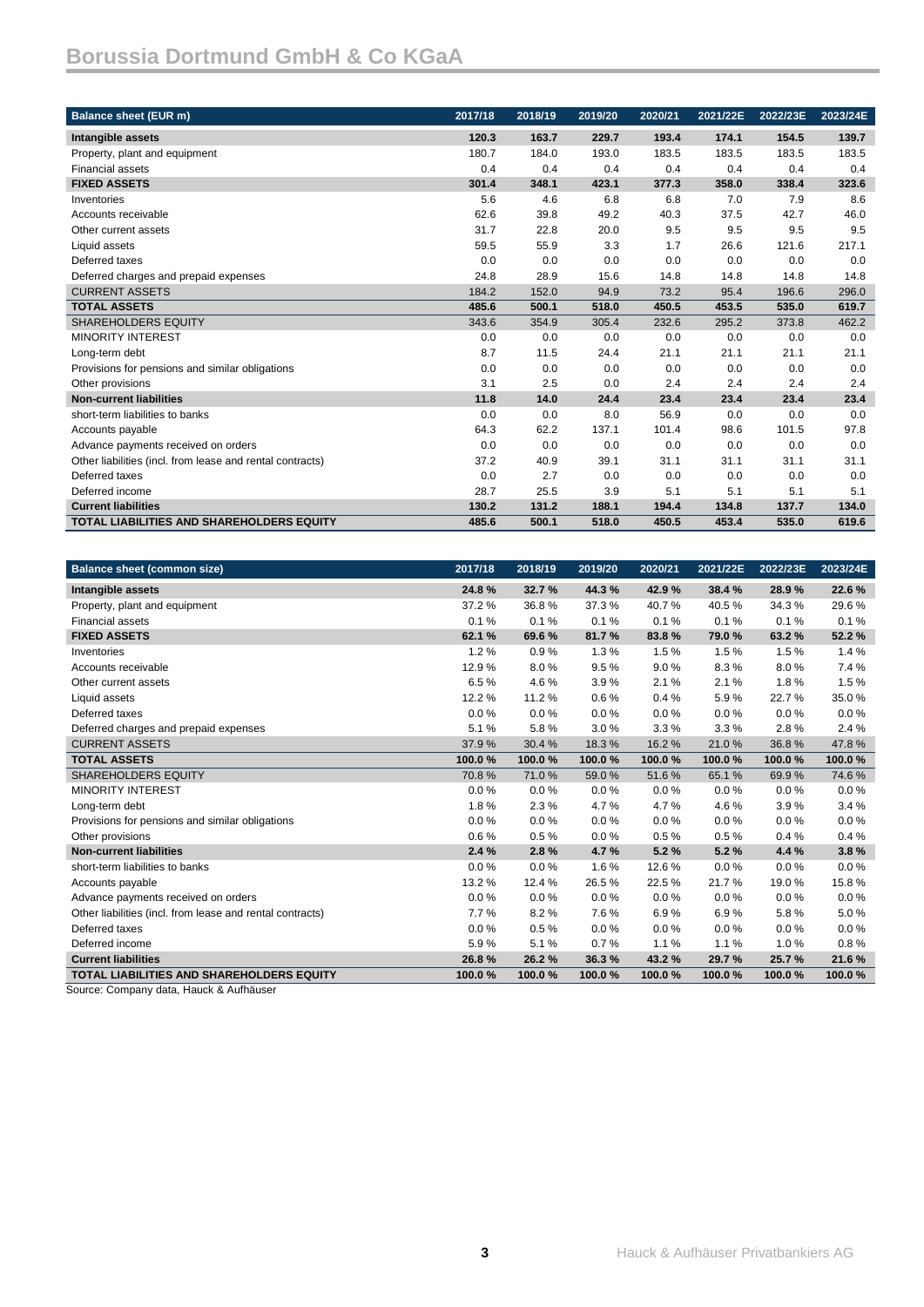| Cash flow statement (EUR m)                                               | 2017/18  | 2018/19 | 2019/20 | 2020/21 | 2021/22E | 2022/23E | 2023/24E |
|---------------------------------------------------------------------------|----------|---------|---------|---------|----------|----------|----------|
| Net profit/loss                                                           | 31.7     | $-65.5$ | $-44.0$ | $-72.8$ | $-14.5$  | 0.0      | 10.2     |
| Depreciation of fixed assets (incl. leases)                               | 18.9     | 12.8    | 13.9    | 14.6    | 14.6     | 14.9     | 14.9     |
| Amortisation of goodwill                                                  | 0.0      | 0.0     | 0.0     | 0.0     | 0.0      | 0.0      | 0.0      |
| Amortisation of intangible assets                                         | 79.4     | 79.7    | 92.2    | 96.5    | 96.4     | 98.3     | 98.5     |
| Others                                                                    | 49.7     | $-4.0$  | $-44.5$ | 4.6     | 0.0      | 0.0      | 0.0      |
| Cash flow from operations before changes in w/c                           | 179.8    | 23.0    | 17.6    | 42.8    | 96.5     | 113.1    | 123.6    |
| Increase/decrease in inventory                                            | 3.4      | 1.0     | $-2.2$  | $-0.1$  | $-0.2$   | $-1.0$   | $-0.6$   |
| Increase/decrease in accounts receivable                                  | $-3.6$   | 22.8    | $-9.4$  | 8.9     | 2.8      | $-5.2$   | $-3.3$   |
| Increase/decrease in accounts payable                                     | 0.3      | $-2.2$  | 74.9    | $-35.7$ | $-2.8$   | 3.0      | $-3.7$   |
| Increase/decrease in other working capital positions                      | $-9.5$   | $-16.0$ | $-81.3$ | 0.0     | 0.0      | 0.0      | 0.0      |
| Increase/decrease in working capital                                      | $-9.4$   | 5.7     | $-18.0$ | $-26.9$ | $-0.2$   | $-3.2$   | $-7.6$   |
| Cash flow from operating activities                                       | 170.4    | 28.7    | $-0.4$  | 15.9    | 96.3     | 109.9    | 115.9    |
| <b>CAPEX</b>                                                              | 143.0    | 139.4   | 158.9   | 91.7    | 91.7     | 93.5     | 98.6     |
| Payments for acquisitions                                                 | 0.0      | 0.0     | 0.0     | 0.0     | 0.0      | 0.0      | 0.0      |
| <b>Financial investments</b>                                              | 0.0      | 0.0     | 0.0     | 0.0     | 0.0      | 0.0      | 0.0      |
| Income from asset disposals                                               | 0.3      | 115.9   | 108.2   | 29.7    | 77.1     | 78.6     | 83.7     |
| Cash flow from investing activities                                       | $-142.7$ | $-23.5$ | $-50.8$ | $-62.0$ | $-14.6$  | $-14.9$  | $-14.9$  |
| Cash flow before financing                                                | 27.6     | 5.2     | $-51.1$ | $-46.1$ | 81.7     | 95.0     | 101.0    |
| Increase/decrease in debt position                                        | $-10.3$  | $-3.3$  | 4.1     | 52.5    | $-56.9$  | 0.0      | 0.0      |
| Purchase of own shares                                                    | 0.0      | 0.0     | 0.0     | 0.0     | 0.0      | 0.0      | 0.0      |
| Capital measures                                                          | 0.0      | 0.0     | 0.0     | 0.0     | 0.0      | 0.0      | 0.0      |
| Dividends paid                                                            | 5.5      | 5.5     | 5.5     | 0.0     | 0.0      | 0.0      | 5.5      |
| Others                                                                    | $-1.7$   | 0.0     | 0.0     | 0.0     | 0.0      | 0.0      | 0.0      |
| Effects of exchange rate changes on cash                                  | 0.0      | 0.0     | 0.0     | 0.0     | 0.0      | 0.0      | 0.0      |
| Cash flow from financing activities                                       | $-17.5$  | $-8.8$  | $-1.4$  | 52.5    | $-56.9$  | 0.0      | $-5.5$   |
| Increase/decrease in liquid assets                                        | 10.2     | $-3.6$  | $-52.5$ | 6.4     | 24.8     | 95.0     | 95.5     |
| Liquid assets at end of period<br>Source: Company data, Houck & Aufbäuser | 59.5     | 55.9    | 3.3     | 1.7     | 26.6     | 121.6    | 217.1    |

Source: Company data, Hauck & Aufhäuser

| Regional split (EUR m)                  | 2017/18 | 2018/19 | 2019/20 | 2020/21 | 2021/22E | 2022/23E | 2023/24E |
|-----------------------------------------|---------|---------|---------|---------|----------|----------|----------|
| Domestic                                | 0.0     | 0.0     | 0.0     | 0.0     | 0.0      | 0.0      | 0.0      |
| yoy change                              | n/a     | n/a     | n/a     | n/a     | n/a      | n/a      | n/a      |
| Rest of Europe                          | 0.0     | 0.0     | 0.0     | 0.0     | 0.0      | 0.0      | 0.0      |
| yoy change                              | n/a     | n/a     | n/a     | n/a     | n/a      | n/a      | n/a      |
| <b>NAFTA</b>                            | 0.0     | 0.0     | 0.0     | 0.0     | 0.0      | 0.0      | 0.0      |
| yoy change                              | n/a     | n/a     | n/a     | n/a     | n/a      | n/a      | n/a      |
| Asia Pacific                            | 0.0     | 0.0     | 0.0     | 0.0     | 0.0      | 0.0      | 0.0      |
| yoy change                              | n/a     | n/a     | n/a     | n/a     | n/a      | n/a      | n/a      |
| Rest of world                           | 0.0     | 0.0     | 0.0     | 0.0     | 0.0      | 0.0      | 0.0      |
| yoy change                              | n/a     | n/a     | n/a     | n/a     | n/a      | n/a      | n/a      |
| <b>TTL</b>                              | 0.0     | 0.0     | 0.0     | 0.0     | 0.0      | 0.0      | 0.0      |
| yoy change                              | n/a     | n/a     | n/a     | n/a     | n/a      | n/a      | n/a      |
| Source: Company data, Houck & Aufbäuser |         |         |         |         |          |          |          |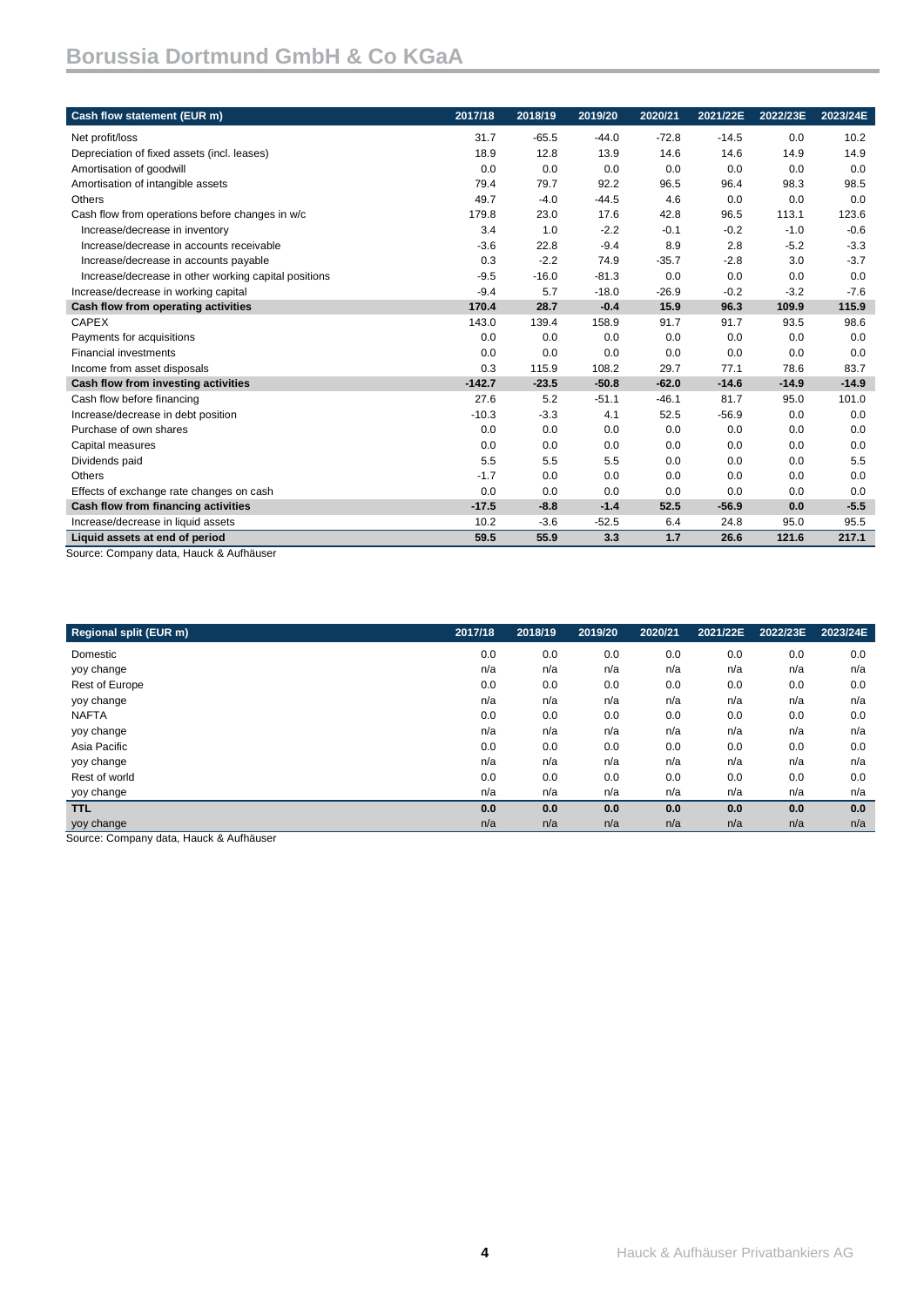| Key ratios (EUR m)                   | 2017/18      | 2018/19   | 2019/20    | 2020/21    | 2021/22E   | 2022/23E   | 2023/24E   |
|--------------------------------------|--------------|-----------|------------|------------|------------|------------|------------|
| P&L growth analysis                  |              |           |            |            |            |            |            |
| Sales growth                         | 32.1 %       | $-30.9%$  | $0.0\%$    | $-9.7%$    | 2.5%       | 13.8%      | 7.6%       |
| <b>EBITDA</b> growth                 | 85.4%        | $-75.9%$  | 90.3%      | 17.7%      | 52.3%      | 193.4%     | 31.3%      |
| EBIT growth                          | 265.7%       | $-252.4%$ | $-27.4%$   | 21.4%      | $-65.1%$   | $-101.6%$  | -183.6%    |
| EPS growth                           | 286.2%       | $-306.6%$ | $-32.9%$   | 11.2%      | $-67.0%$   | $-100.0%$  | $-170.4%$  |
| <b>Efficiency</b>                    |              |           |            |            |            |            |            |
| Total operating costs / sales        | 74.4%        | 91.1%     | 83.0%      | 88.3%      | 72.0%      | 70.7%      | 70.0%      |
| Sales per employee                   | 687.2        | 452.4     | 426.7      | 385.2      | 377.1      | 425.8      | 450.2      |
| EBITDA per employee                  | 176.0        | 40.4      | 72.6       | 44.9       | 105.6      | 124.8      | 135.1      |
| <b>Balance sheet analysis</b>        |              |           |            |            |            |            |            |
| Avg. working capital / sales         | 0.7%         | neg.      | neg.       | neg.       | neg.       | neg.       | neg.       |
| Inventory turnover (sales/inventory) | 95.9         | 81.0      | 54.8       | 49.1       | 49.1       | 49.1       | 49.1       |
| Trade debtors in days of sales       | 42.6         | 39.2      | 48.5       | 44.0       | 40.0       | 40.0       | 40.0       |
| A/P turnover [(A/P*365)/sales]       | 43.8         | 61.3      | 135.1      | 110.7      | 105.0      | 95.0       | 85.0       |
| Cash conversion cycle (days)         | $-1,024.2$   | $-948.7$  | $-2,075.5$ | $-1,717.6$ | $-1,642.2$ | $-1,419.4$ | $-1,252.8$ |
| <b>Cash flow analysis</b>            |              |           |            |            |            |            |            |
| Free cash flow                       | 27.3         | $-110.7$  | $-51.1$    | -46.1      | 81.7       | 95.0       | 101.0      |
| Free cash flow/sales                 | 5.1%         | $-29.9%$  | $-13.8%$   | $-13.8%$   | 23.9%      | 24.4%      | 24.1%      |
| FCF / net profit                     | 86.2%        | neg.      | neg.       | neg.       | neg.       | 1056109    | 990.4%     |
| Capex / depn                         | 145.5%       | 150.7%    | 149.8%     | 82.6%      | 82.6%      | 82.6%      | 87.0%      |
| Capex / maintenance capex            | 7.6%         | 10.7%     | 5.8%       | 3.1%       | 13.1 %     | 13.1 %     | 13.1%      |
| Capex / sales                        | n/a          | n/a       | n/a        | n/a        | n/a        | n/a        | n/a        |
| <b>Security</b>                      |              |           |            |            |            |            |            |
| Net debt                             | $-50.8$      | $-44.4$   | 29.1       | 76.2       | $-5.5$     | $-100.6$   | $-196.1$   |
| Net Debt/EBITDA                      | 0.0          | 0.0       | 0.5        | 2.0        | 0.0        | 0.0        | 0.0        |
| Net debt / equity                    | neg.         | neg.      | 0.1        | 0.3        | neg.       | neg.       | neg.       |
| Interest cover                       | 8.0          | 0.0       | 0.0        | 0.0        | 0.0        | 0.6        | 6.0        |
| Dividend payout ratio                | 17.4 %       | 100.0%    | 100.0%     | 0.0 %      | 0.0 %      | 613333.3   | 54.1%      |
| <b>Asset utilisation</b>             |              |           |            |            |            |            |            |
| Capital employed turnover            | 1.5          | 1.0       | 1.1        | 1.1        | 1.1        | 1.0        | 0.9        |
| Operating assets turnover            | 2.9          | 2.2       | 3.3        | 2.6        | 2.6        | 2.9        | 3.0        |
| Plant turnover                       | 3.0          | 2.0       | 1.9        | 1.8        | 1.9        | 2.1        | 2.3        |
| Inventory turnover (sales/inventory) | 95.9         | 81.0      | 54.8       | 49.1       | 49.1       | 49.1       | 49.1       |
| <b>Returns</b>                       |              |           |            |            |            |            |            |
| <b>ROCE</b>                          | 11.3%        | $-16.4%$  | $-12.2%$   | $-22.2%$   | $-4.8%$    | 0.3%       | 2.9%       |
| <b>ROE</b>                           | 9.2%         | $-18.5%$  | $-14.4%$   | $-31.3%$   | $-4.9%$    | 0.0%       | 2.2%       |
| Other                                |              |           |            |            |            |            |            |
| Interest paid / avg. debt            | 35.3%        | 21.1%     | 17.0%      | 3.0%       | 3.5%       | 9.3%       | 10.0%      |
| No. employees (average)              | 780          | 819       | 868        | 868        | 909        | 916        | 933        |
| Number of shares                     | 92.0         | 92.0      | 92.0       | 92.0       | 92.0       | 92.0       | 92.0       |
| <b>DPS</b>                           | 0.1          | 0.1       | 0.1        | 0.0        | 0.0        | 0.1        | 0.1        |
| <b>EPS</b> reported                  | 0.34         | $-0.71$   | $-0.48$    | $-0.79$    | $-0.16$    | 0.00       | 0.11       |
| <b>Valuation ratios</b>              |              |           |            |            |            |            |            |
| P/BV                                 | 1.6          | 1.6       | 1.8        | 2.4        | 1.9        | 1.5        | $1.2$      |
| EV/sales                             | 1.0          | 1.4       | 1.6        | 1.9        | 1.6        | 1.2        | 0.9        |
| EV/EBITDA                            | 3.7          | 15.7      | 9.4        | 16.5       | 5.8        | 4.1        | 2.9        |
| EV/EBITA                             | 4.3          | 25.7      | 12.1       | 26.3       | 6.9        | 4.7        | 3.3        |
| EV/EBIT<br>EV/FCF                    | 13.2<br>18.8 | $-8.8$    | $-13.8$    | $-8.9$     | $-37.1$    | 396.8      | 29.3       |
| Adjusted FCF yield                   |              | $-4.7$    | $-11.6$    | $-13.9$    | 6.8        | 4.9        | 3.6        |
|                                      | 7.1%         | $-12.4%$  | -6.9%      | $-11.2%$   | $-2.4%$    | 0.3%       | 3.2%       |
| Dividend yield                       | 1.0%         | 1.0%      | $1.0\ \%$  | 0.0 %      | 0.0 %      | 1.0%       | 1.0%       |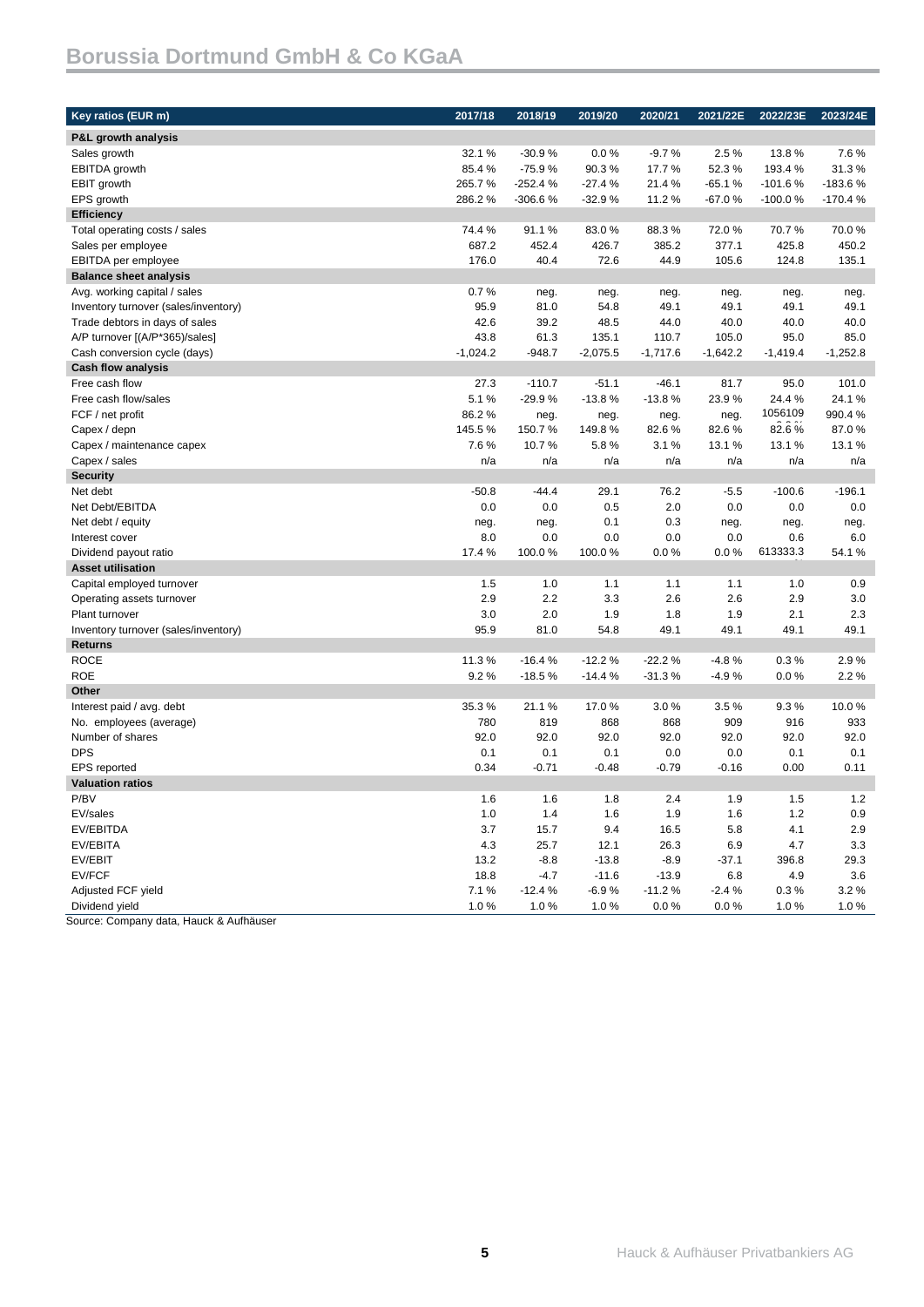**Disclosures regarding research publications of Hauck & Aufhäuser Privatbankiers AG pursuant to section 85 of the German Securities Trading Act (WpHG) and distributed in the UK under the Temporary Permission Regime for EEA firms, subject to the FCA requirements on research recommendation disclosures**

It is essential that any research recommendation is fairly presented and discloses interests of indicates relevant conflicts of interest. Pursuant to section 85 of the German Securities Trading Act (WpHG) a research report has to point out possible conflicts of interest in connection with the analysed company. Further to this, under the FCA's rules on research recommendations, any conflicts of interest in connection with the recommendation must be disclosed. A conflict of interest is presumed to exist in particular if Hauck & Aufhäuser Privatbankiers AG

- (1) or any other person belonging to the same group with that person (as part of a consortium) within the past twelve months, acquired the financial instruments of the analysed company,
- (2) or any other person belonging to the same group with that person has entered into an agreement on the production of the research report with the analysed company,
- (3) has, within the past twelve months, been party to an agreement on the provision of investment banking services with the analysed company or have received services or a promise of services under the term of such an agreement,
- (4) holds a) 5% or more of the share capital of the analysed company, or b) the analysed company holds 5% or more of the share capital of Hauck & Aufhäuser Privatbankiers AG or its affiliate(s),
- (5) holds a net long (a) or a net short (b) position of 0.5% of the outstanding share capital of the analysed company or derivatives thereof,
- (6) or any other person belonging to the same group with that person is a market maker or liquidity provider in the financial instruments of the issuer,
- (7) or the analyst has any other significant financial interests relating to the analysed company such as, for example, exercising mandates in the interest of the analysed company or a significant conflict of interest with respect to the issuer,
- (8) The research report has been made available to the company prior to its publication. Thereafter, only factual changes have been made to the report.

**Conflicts of interest that existed at the time when this research report was published**:

| Company                          | <b>Disclosure</b> |
|----------------------------------|-------------------|
| Borussia Dortmund GmbH & Co KGaA |                   |

### **Historical target price and rating changes for Borussia Dortmund GmbH & Co KGaA in the last 12 months**

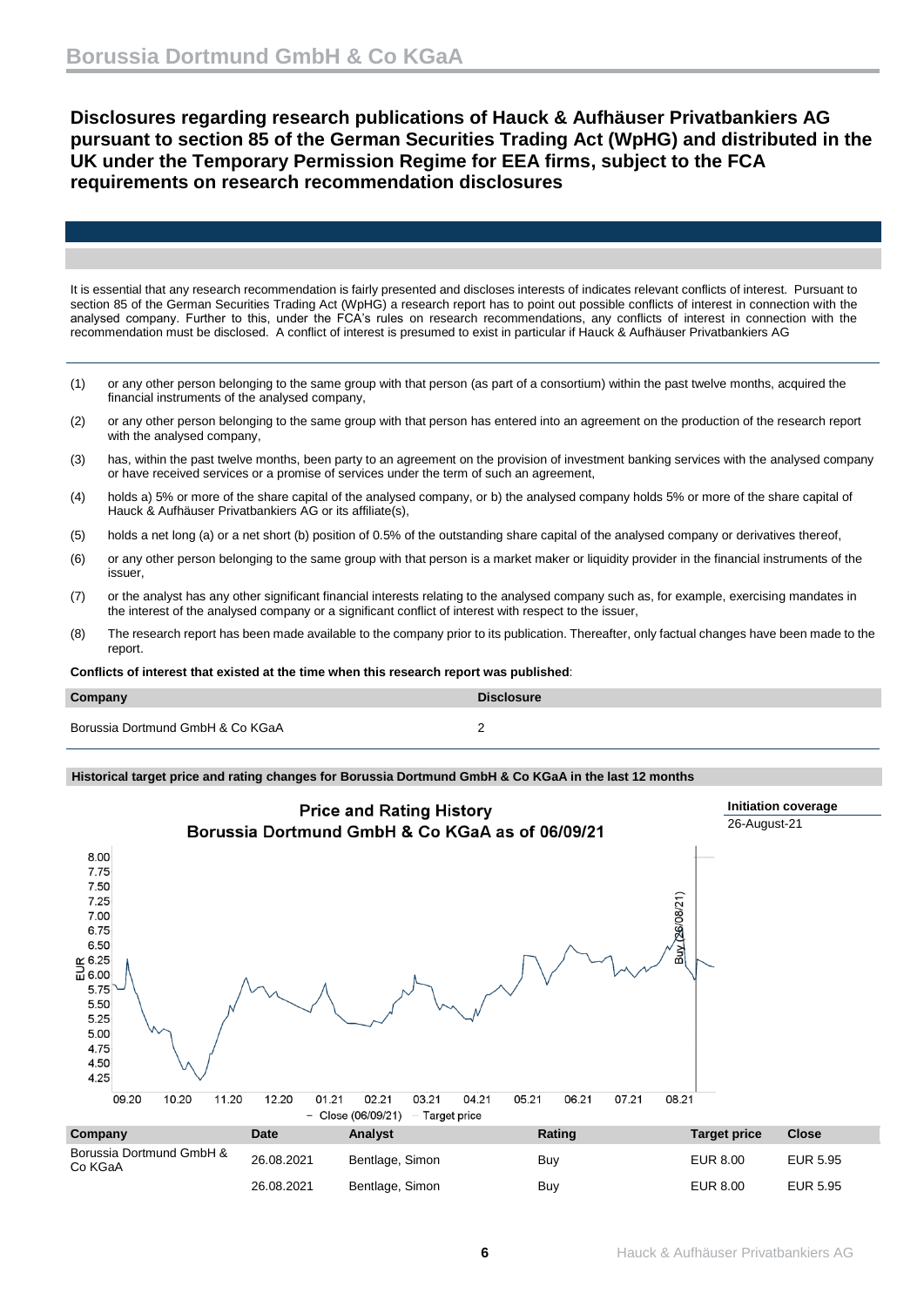### **Hauck & Aufhäuser distribution of ratings and in proportion to investment banking services**

| Buy  | 75.86 % | 96.55 % |
|------|---------|---------|
| Sell | 4.83 %  | 0.00%   |
| Hold | 19.31 % | 3.45%   |

Date of publication creation: 06/09/2021 06:23 PM

Date of publication dissemination: 07/09/2021 08:08 AM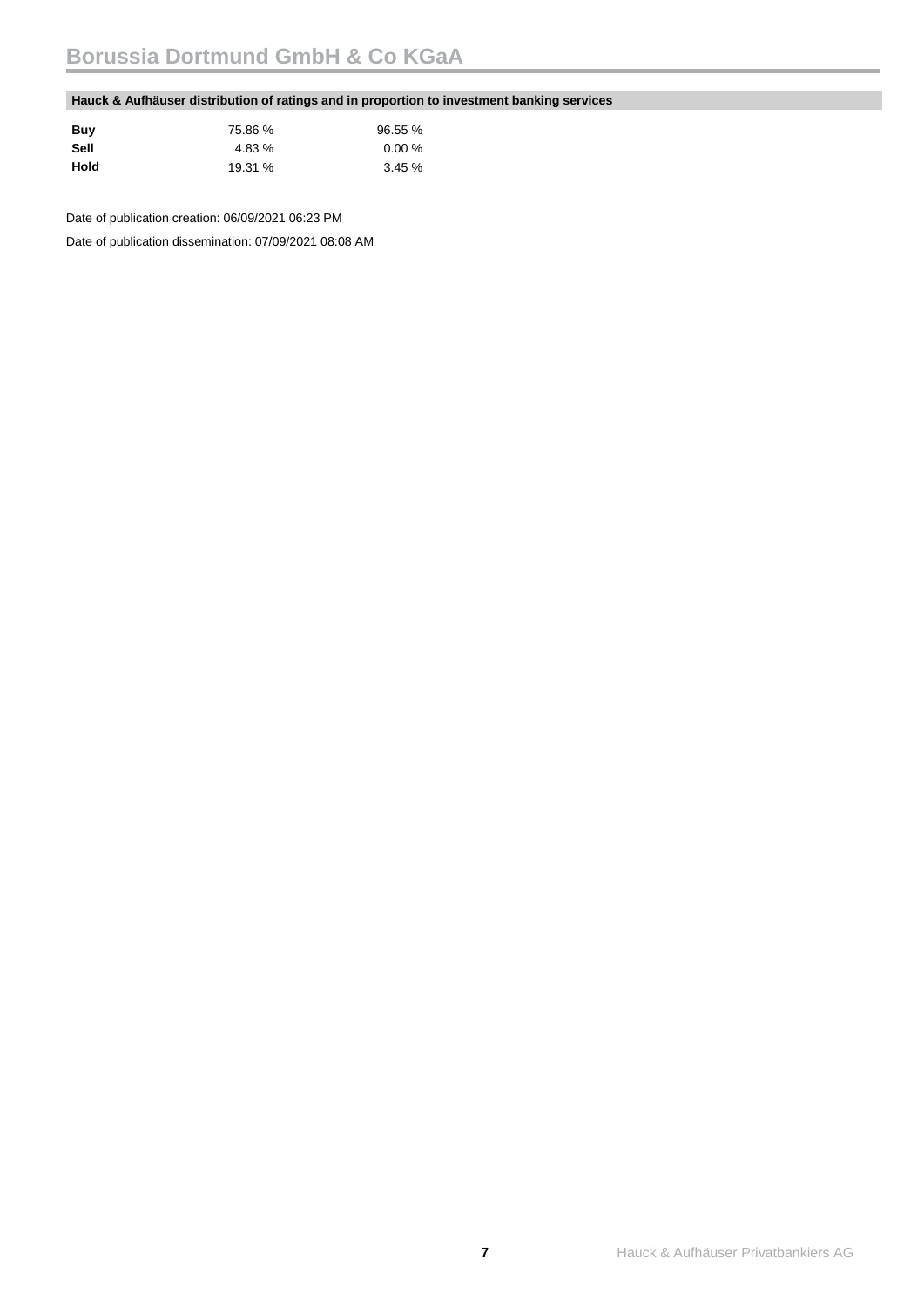### **1. General Information/Liabilities**

This research report has been produced for the information purposes of institutional investors only, and is not in any way a personal recommendation, offer or solicitation to buy or sell the financial instruments mentioned herein. The document is confidential and is made available by Hauck & Aufhäuser Privatbankiers AG, exclusively to selected recipients [in DE, GB, FR, CH, US, UK, Scandinavia, and Benelux or, in individual cases, also in other countries]. A distribution to private investors in the sense of the German Securities Trading Act (WpHG) is excluded. It is not allowed to pass the research report on to persons other than the intended recipient without the permission of Hauck & Aufhäuser Privatbankiers AG. Reproduction of this document, in whole or in part, is not permitted without prior permission Hauck & Aufhäuser Privatbankiers AG. All rights reserved.

Under no circumstances shall Hauck & Aufhäuser Privatbankiers AG, any of its employees involved in the preparation, have any liability for possible errors or incompleteness of the information included in this research report – neither in relation to indirect or direct nor consequential damages. Liability for damages arising either directly or as a consequence of the use of information, opinions and estimates is also excluded. Past performance of a financial instrument is not necessarily indicative of future performance.

#### **2. Responsibilities**

This research report was prepared by the research analyst named on the front page (the "Producer"). The Producer is solely responsible for the views and estimates expressed in this report. The report has been prepared independently. The content of the research report was not influenced by the issuer of the analysed financial instrument at any time. It may be possible that parts of the research report were handed out to the issuer for information purposes prior to the publication without any major amendments being made thereafter.

#### **3. Organisational Requirements**

Hauck & Aufhäuser Privatbankiers AG took internal organisational and regulative precautions to avoid or accordingly disclose possible conflicts of interest in connection with the preparation and distribution of the research report. All members of Hauck & Aufhäuser Privatbankiers AG involved in the preparation of the research report are subject to internal compliance regulations. No part of the Producer's compensation is directly or indirectly related to the preparation of this financial analysis. In case a research analyst or a closely related person is confronted with a conflict of interest, the research analyst is restricted from covering this company.

#### **4. Information Concerning the Methods of Valuation/Update**

The determination of the fair value per share, i.e. the price target, and the resultant rating is done on the basis of the adjusted free cash flow (adj. FCF) method and on the basis of the discounted cash flow – DCF model. Furthermore, a peer group comparison is made.

The adj. FCF method is based on the assumption that investors purchase assets only at a price (enterprise value) at which the operating cash flow return after taxes on this investment exceeds their opportunity costs in the form of a hurdle rate of 7.5%. The operating cash flow is calculated as EBITDA less maintenance capex and taxes.

Within the framework of the DCF approach, the future free cash flows are calculated initially on the basis of a fictitious capital structure of 100% equity, i.e. interest and repayments on debt capital are not factored in initially. The adjustment towards the actual capital structure is done by discounting the calculated free cash flows with the weighted average cost of capital (WACC), which takes into account both the cost of equity capital and the cost of debt. After discounting, the calculated total enterprise value is reduced by the interest-bearing debt capital in order to arrive at the equity value.

Hauck & Aufhäuser Privatbankiers AG uses the following three-step rating system for the analysed companies:

Buy: Sustainable upside potential of more than 10% within 12 months Sell: Sustainable downside potential of more than 10% within 12 months. Hold: Upside/downside potential is limited. No immediate catalyst visible.

NB: The ratings of Hauck & Aufhäuser Privatbankiers AG are not based on a performance that is expected to be "relative" to the market.

The decision on the choice of the financial instruments analysed in this document was solely made by Hauck & Aufhäuser Privatbankiers AG. The opinions and estimates in this research report are subject to change without notice. It is within the discretion of Hauck & Aufhäuser Privatbankiers AG whether and when it publishes an update to this research report, but in general updates are created on a regular basis, after 6 months at the latest. A sensitivity analysis is included and published in company's initial studies.

### **5. Major Sources of Information**

Part of the information required for this research report was made available by the issuer of the financial instrument. Furthermore, this report is based on publicly available sources (such as, for example, Bloomberg, Reuters, VWD-Trader and the relevant daily press) believed to be reliable. Hauck & Aufhäuser Privatbankiers AG has checked the information for plausibility but not for accuracy or completeness.

### **6. Competent Supervisory Authority**

Hauck & Aufhäuser Privatbankiers AG are under supervision of the BaFin – German Federal Financial Supervisory Authority Bundesanstalt für Finanzdienstleistungsaufsicht), Graurheindorfer Straße 108, 53117 Bonn and Marie-Curie-Straße 24 – 28, 60439 Frankfurt a.M.

This document is distributed in the UK under the Temporary Permission Regime for EEA firms and in compliance with the applicable FCA requirements.

### **7. Specific Comments for Recipients Outside of Germany**

This research report is subject to the law of the Federal Republic of Germany. The distribution of this information to other states in particular to the USA, Canada, Australia and Japan may be restricted or prohibited by the laws applicable within this state.

#### **8. Miscellaneous**

According to Article 4(1) No. i of the delegated regulation 2016/958 supplementing regulation 596/2014 of the European Parliament, further information regarding investment recommendations of the last 12 months are published under: https://www.hauck-aufhaeuser.com/en/investment-banking/equities#institutionalresearch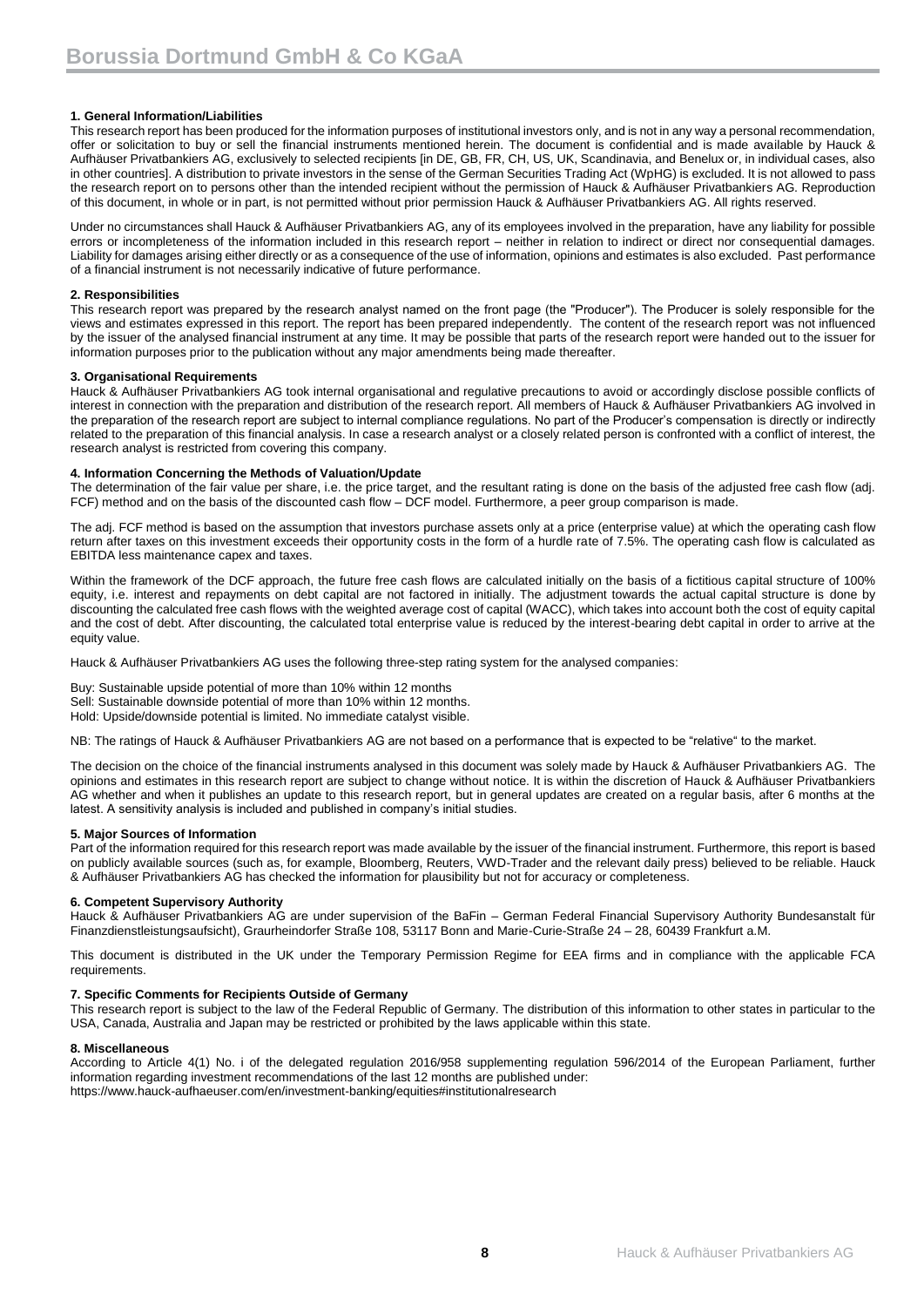## **Disclosures for U.S. persons only**

This research report is a product of HAUCK & AUFHÄUSER PRIVATBANKIERS AG, which is the employer of the research analyst(s) who has prepared the research report. The research analyst(s) preparing the research report is/are resident outside the United States (U.S.) and are not associated persons of any U.S. regulated broker-dealer and therefore the analyst(s) is/are not subject to supervision by a U.S. broker-dealer, and is/are not required to satisfy the regulatory licensing requirements of FINRA or required to otherwise comply with U.S. rules or regulations regarding, among other things, communications with a subject company, public appearances and trading securities held by a research analyst account.

This report is intended for distribution by HAUCK & AUFHÄUSER PRIVATBANKIERS AG, only to "Major Institutional Investors" as defined by Rule 15a-6(b)(4) of the U.S. Securities and Exchange Act, 1934 (the Exchange Act) and interpretations thereof by U.S. Securities and Exchange Commission (SEC) in reliance on Rule 15a 6(a)(2). If the recipient of this report is not a Major Institutional Investor as specified above, then it should not act upon this report and return the same to the sender. Further, this report may not be copied, duplicated and/or transmitted onward to any U.S. person, which is not the Major Institutional Investor.

In reliance on the exemption from registration provided by Rule 15a-6 of the Exchange Act and interpretations thereof by the SEC in order to conduct certain business with Major Institutional Investors, HAUCK & AUFHÄUSER PRIVATBANKIERS AG, has entered into an agreement with a U.S. registered broker-dealer, Marco Polo Securities Inc. ("Marco Polo"). Transactions in securities discussed in this research report should be effected through Marco Polo or another U.S. registered broker dealer.